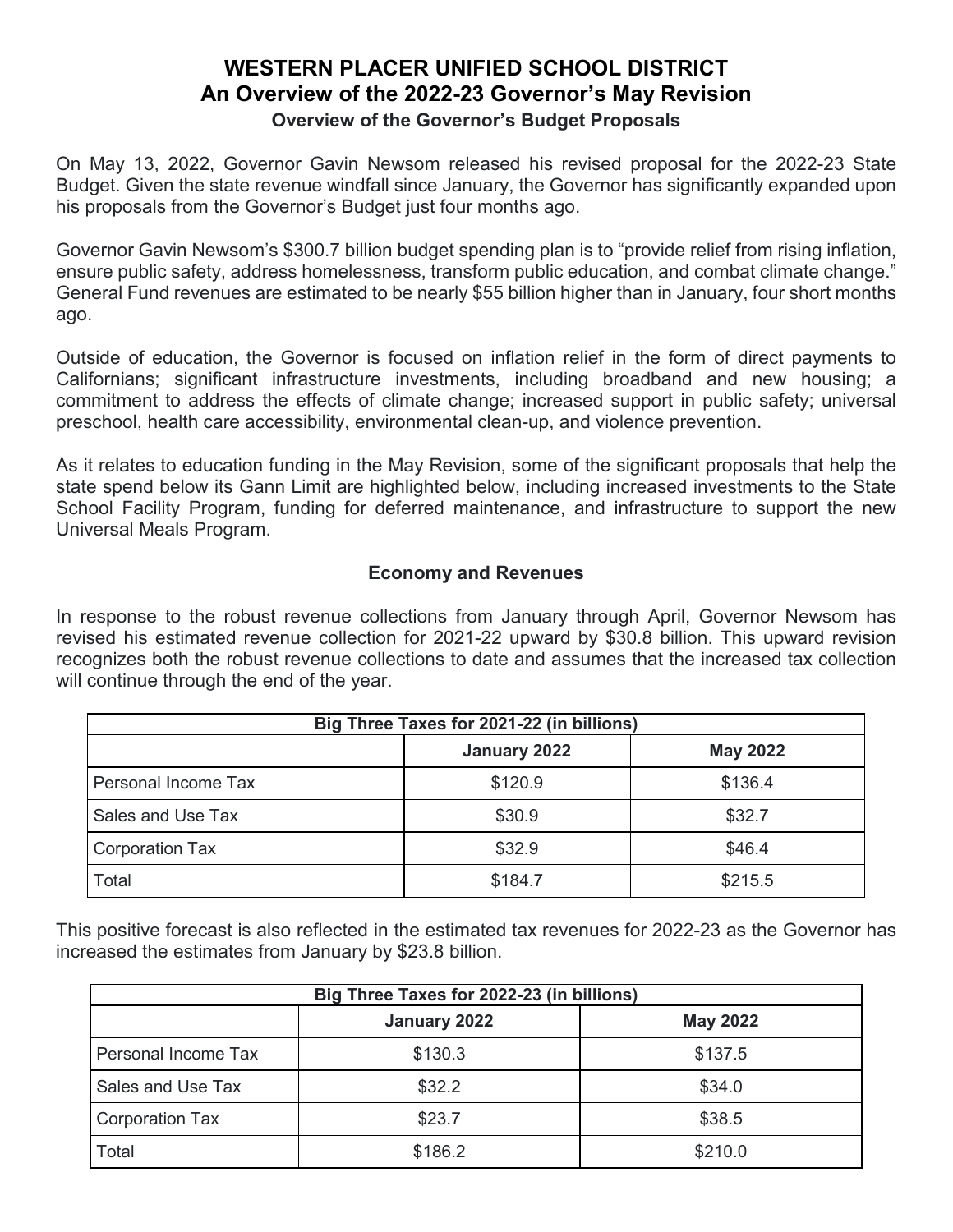In spite of the increased revenues, the Governor used much of his introductory statement paralleling the current tax collections with the robust tax collections in 2000. The words were meant as a warning, and signal that history may be on the cusp of repeating itself—that had the Legislature known that a crash was about to happen in 2000, much more of the surplus would have been allocated in one-time investments.

#### **Proposition 98 Minimum Guarantee, Reserve, and Local Reserve Cap**

As California's larger economy prospers, yielding tens of billions of dollars more in unanticipated revenue for the state General Fund, funding for K-12 and community college agencies has skyrocketed. This is because the Proposition 98 minimum guarantee is determined by the Test 1 formula, which ensures that funding for public K-14 education receives approximately 40 cents of every state General Fund dollar. According to the May Revision, the Proposition 98 minimum guarantee across the threeyear State Budget window has increased by \$19.6 billion above Governor Newsom's January Budget estimates.

### **Proposition 98**

The 2022-23 May Revision includes Proposition 98 funding of \$110.3 billion for 2022-23. This is an increase of nearly \$19.6 billion over the three-year budget window (2020-2023) compared to the January Governor's Budget. The Proposition 98 funding levels for the current budget year (2021-22) and last year (2020-21) have been revised upward to \$110.2 billion and \$96.1 billion, respectively.

The May Revision projects that Public School System Stabilization Account (PSSSA) deposits will be required in the amount of \$9.5 billion. This balance triggers a cap of 10% on school district reserves beginning in 2022-23.

Thus, local school districts will need to take action to comply with the law with the adoption of their budgets by June 30, 2022, as well as anticipate that the cap on their reserves will be in place for the foreseeable future.

### **Local Control Funding Formula, Cost-of-Living Adjustment, and Average Daily Attendance**

As part of the January State Budget, the Governor proposed increasing funding for the Local Control Funding Formula (LCFF) by the then-estimated statutory cost-of-living-adjustment (COLA) of 5.33%. In addition, he proposed amending how school districts are funded under the LCFF by building upon current law and allowing school districts to calculate LCFF funding based on the greater of prior, current, or the average of three prior years' average daily attendance (ADA).

With the May Revision, the statutory COLA for LCFF has increased to 6.56%, which the Administration proposes to fully fund. The other education programs that are funded outside of the LCFF—Special Education, Child Nutrition, Foster Youth, Mandate Block Grant, Adults in Correctional Facilities Program, American Indian Education Centers, and the American Indian Early Childhood Education program—will also receive the 6.56% statutory COLA.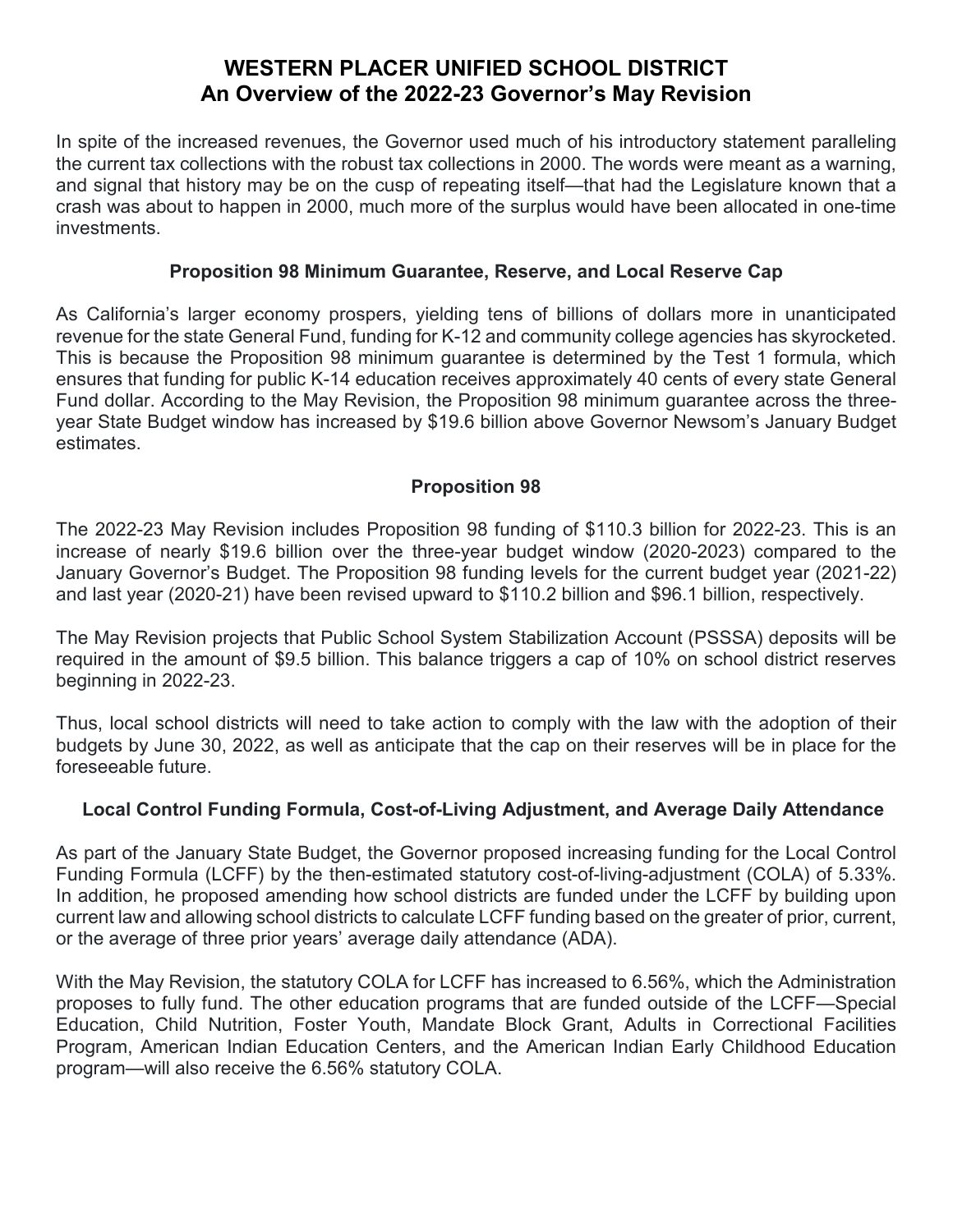Further, the Administration includes three other proposals in the May Revision.

- 1. Provide an additional \$2.1 billion in ongoing Proposition 98 General Fund monies to increase LCFF base funding. The Budget summary notes that this additional funding is meant "to mitigate the impacts of rising pension obligations, increased costs for goods and services, and other ongoing local budget concerns."
- 2. An additional \$101.2 million in ongoing Proposition 98 General Fund to augment LCFF funding for county offices of education that are facing cost pressures similar to school districts and charter schools.
- **3.** To mitigate the drop in enrollment, and subsequent ADA that is being experienced in 2021-22 by local educational agencies (LEAs) due to the pandemic. To do this, the May Revision proposes allowing all classroom-based LEAs the ability to be funded in 2021-22 on the greater of their current-year ADA or their current-year enrollment adjusted for pre-COVID-19 absence rates. The proposal to allow school districts the use of the average of the three prior years' ADA for LCFF funding purposes will be adjusted to allow for this change in 2021-22.

### **LCFF Entitlements for School Districts and Charter Schools**

The base grants by grade span for 2022-23 are increased over 2021-22 by the estimated statutory COLA of 6.56%. Not included in the table below are the impacts of the additional \$2.1 billion proposed to increase LCFF base funding.

| <b>Grade Span</b> | 2021-22 Base Grant Per<br><b>ADA</b> | <b>6.56% COLA</b> | 2022-23 Base Grant Per ADA |
|-------------------|--------------------------------------|-------------------|----------------------------|
| $TK-3$            | \$8,093                              | \$531             | \$8,624                    |
| $4 - 6$           | \$8,215                              | \$539             | \$8,754                    |
| $7 - 8$           | \$8,458                              | \$555             | \$9,013                    |
| $9 - 12$          | \$9,802                              | \$643             | \$10,445                   |

The Transitional Kindergarten (TK)-3 base grant increase for the class-size reduction (CSR) grade span adjustment is \$897 per ADA in 2022-23, and the grade 9-12 base grant per ADA is increased by \$272 in recognition of the need for Career Technical Education (CTE) courses provided to students in the secondary grades.

School districts and charter schools are entitled to supplemental grant increases equal to 20% of the adjusted base grant (including CSR and CTE funding) for the percentage of enrolled students who are English learners, eligible for the free or reduced-price meals program, or in foster care. Both the grade span adjustments and supplemental grant amounts would increase proportionately should the LCFF base funding be increased by the proposed \$2.1 billion.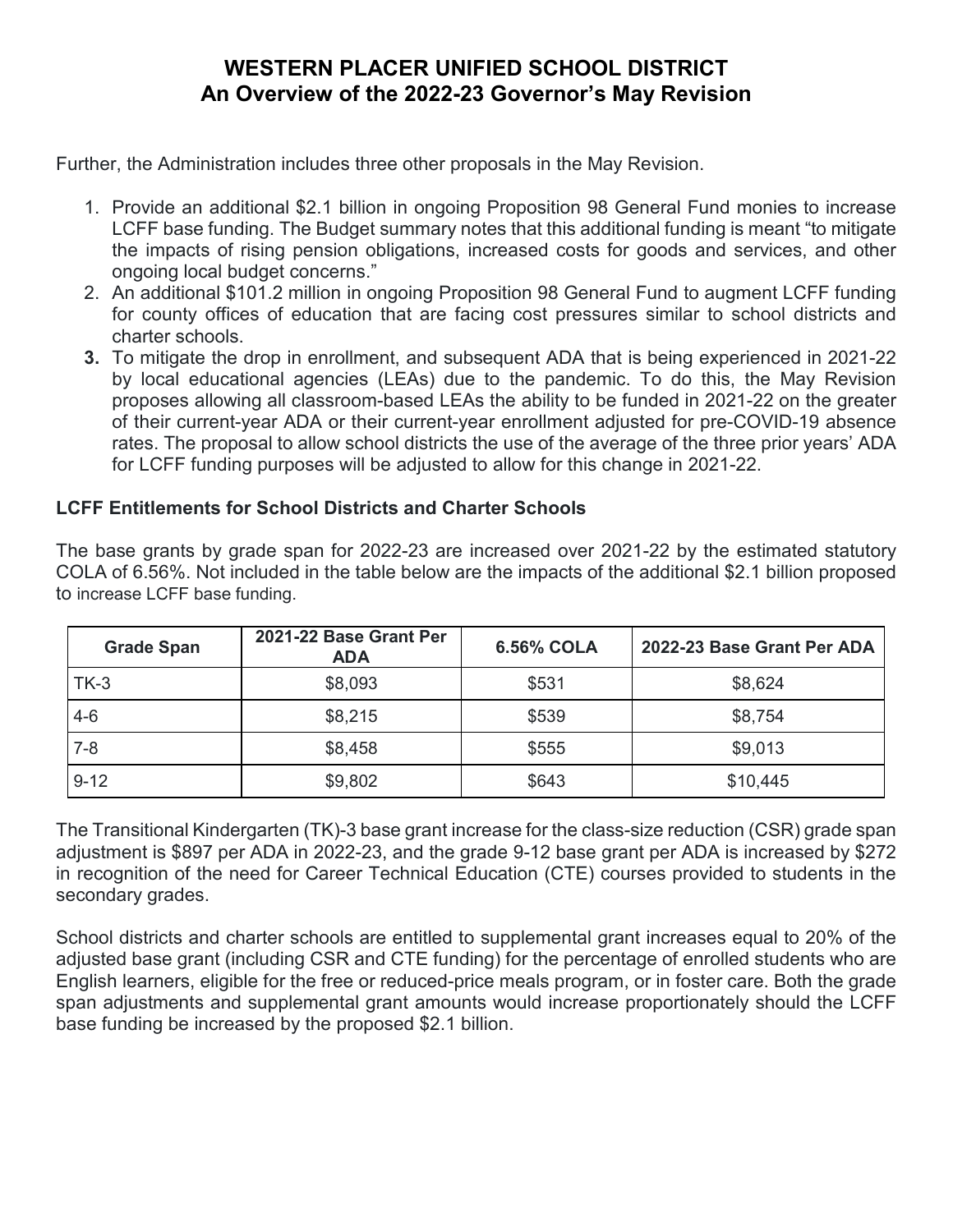#### **Universal Transitional Kindergarten**

The May Revision makes no significant changes to the state's plan to achieve Universal TK in 2025-26 by expanding the age eligibility window each year beginning with the 2022-23 school year. Next year, LEAs will be required to offer TK to any student whose fifth birthday occurs between September 2 and February 2, inclusively, and maintain average TK classroom ratios of 12 to 1. The Governor's January State Budget proposed to pay for the additional cost of lower classroom ratios by providing a TK addon equal to \$2,813 per TK ADA, and to pay for the increased students being served by TK expansion with a \$640 million increase to Proposition 98 funding. The May Revision reduces the estimated cost of TK expansion by \$25.2 million, to \$614 million, due to decreased estimates for TK enrollment in 2022-23.

Perhaps the most significant proposal in the May Revision relative to universal TK is allowing preschool teachers with preschool teaching permits, who have bachelor's degrees that meet basic skills requirements and who are enrolled in coursework toward a teaching credential, to teach TK. The May Revision proposes to sunset this flexibility on June 30, 2026.

### **Special Education**

The Governor makes no significant changes to his proposals in January for students with disabilities, which included:

- \$500 million in Proposition 98 General Fund dollars above the 6.56% COLA
- \$500 million one-time funding for the Inclusive Early Education Expansion Program to support general education and special education students in inclusive preschool classrooms and facilities
- Serving at least 10% students with disabilities and providing children with an individualized education plan categorical eligibility to participate in State Preschool

According to the Department of Finance, the per-ADA Assembly Bill 602 rate will remain unchanged at the May Revision, at \$820 per ADA in 2022-23, due to downward ADA growth adjustments.

### **One-Time Discretionary Dollars**

The Governor's May Revision proposes \$8 billion in one-time Proposition 98 dollars on a per-pupil basis to K-12 LEAs (estimated at \$1,360 per pupil). It is the Administration's intent that these discretionary one-time dollars be used to address student learning challenges, protecting staff levels and supporting the mental health and wellness of students and staff. These funds would also serve as an offset to any outstanding mandate debt owed to LEAs.

### **Nutrition**

To help with the implementation of the Universal Meals Program, the Governor's January State Budget proposal included \$596 million, to provide two free meals per day to any student that requests a meal, on top of \$54 million provided in the 2021 State Budget Act. Essentially, this is what the Administration is projecting the program to cost the state after accounting for federal reimbursement. The May Revision continues to include this augmentation.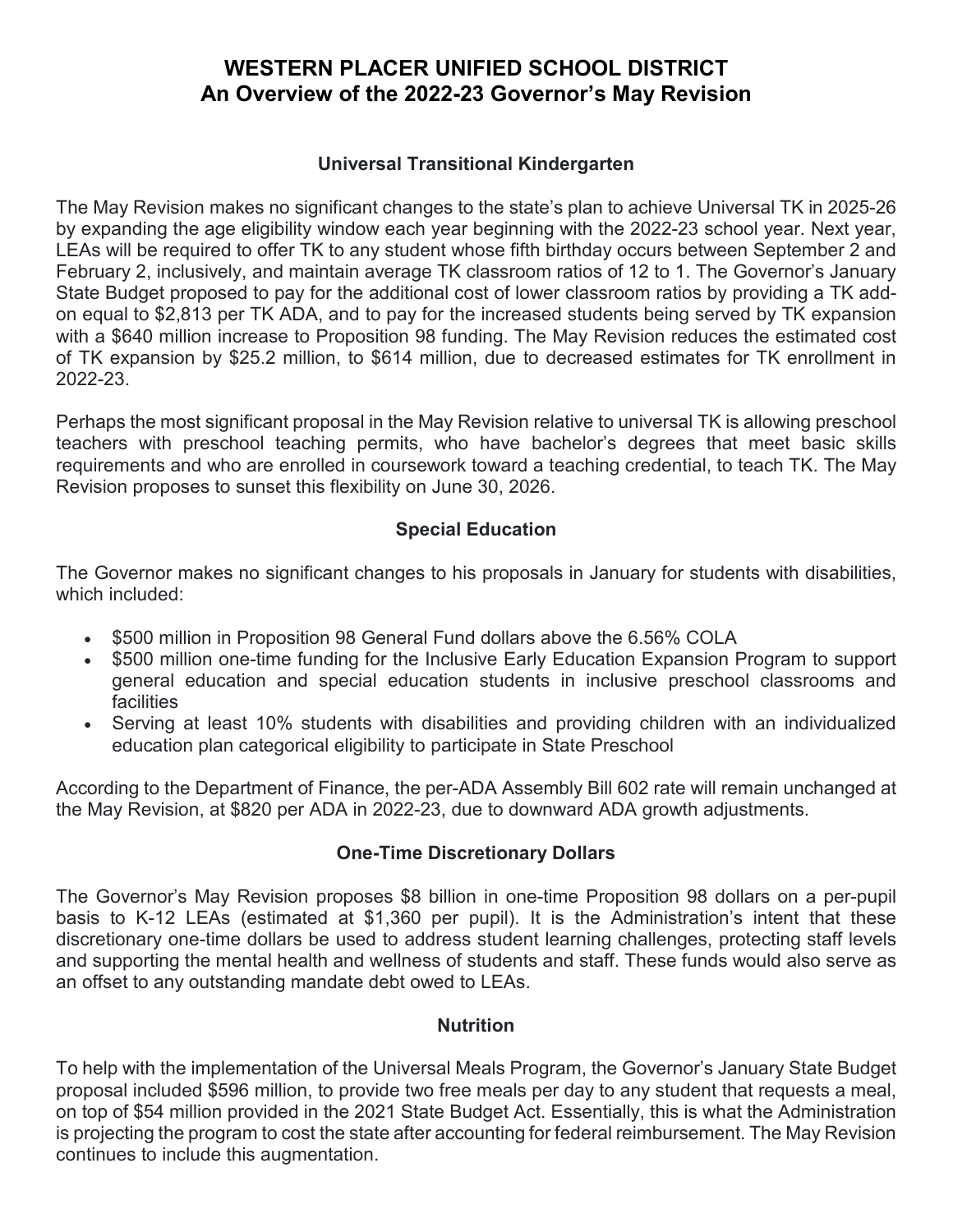Recall that California schools were reimbursed through the federal Seamless Summer Option for providing all students with a subsidized meal; however, this option is set to expire on June 30, 2022. In turn, the Administration is also proposing an additional \$611.8 million ongoing to maintain meal reimbursement rates beginning in 2022-23 so LEAs can continue to offer students high-quality, nutritious subsidized meals. If the federal government extends the flexibilities, any unused state funding for rate increases in 2022-23 will go towards kitchen infrastructure grants.

Finally, the Governor's proposal includes an increase of \$45 million one-time to support the implementation of the California Healthy School Meals Pathway Program, which supports workforce readiness for school food service workers.

## **Early Childhood Education**

In addition to maintaining the proposed investments to expand access to state subsidized child development programs and increase provider reimbursement rates, the May Revision includes several new proposals, largely designed to mitigate the continuing effects of COVID-19 and to address the pressures that historic inflation rates put on California's neediest families. These proposals include:

- \$157.3 million to waive family fees for state subsidized programs through June 30, 2023
- Holding funding for child development contractors and providers harmless for the 2022-23 year, including reimbursing voucher-based providers based on authorized hours of care rather than actual hours of care
- Increased \$34 million investment in the California State Preschool Program for adjustment factors for children with disabilities and dual language learners

## **K-12 School Facilities**

The May Revision adds \$1.8 billion General Fund to support new construction and modernization projects through the School Facility Program with the following allocation:

- \$2.2 billion one-time General Fund in 2021-22,
- \$1.2 billion one-time General Fund in 2023-24, and
- \$625 million one-time General Fund in 2024-25.

The new \$1.8 billion would begin in 2023-2024, assuming the \$3.9 billion is sufficient to be sustained for 2021-22 and 2022-23.

The May Revision also includes approximately \$1.8 billion one-time Proposition 98 General Fund for deferred maintenance and assumes the Office of Public School Construction continues to process applications according to its existing capacity. Every district or charter school that is in a districtowned facility would get a minimum of \$100,000 and the remainder would be distributed to LEAs and county offices based on unduplicated pupil counts.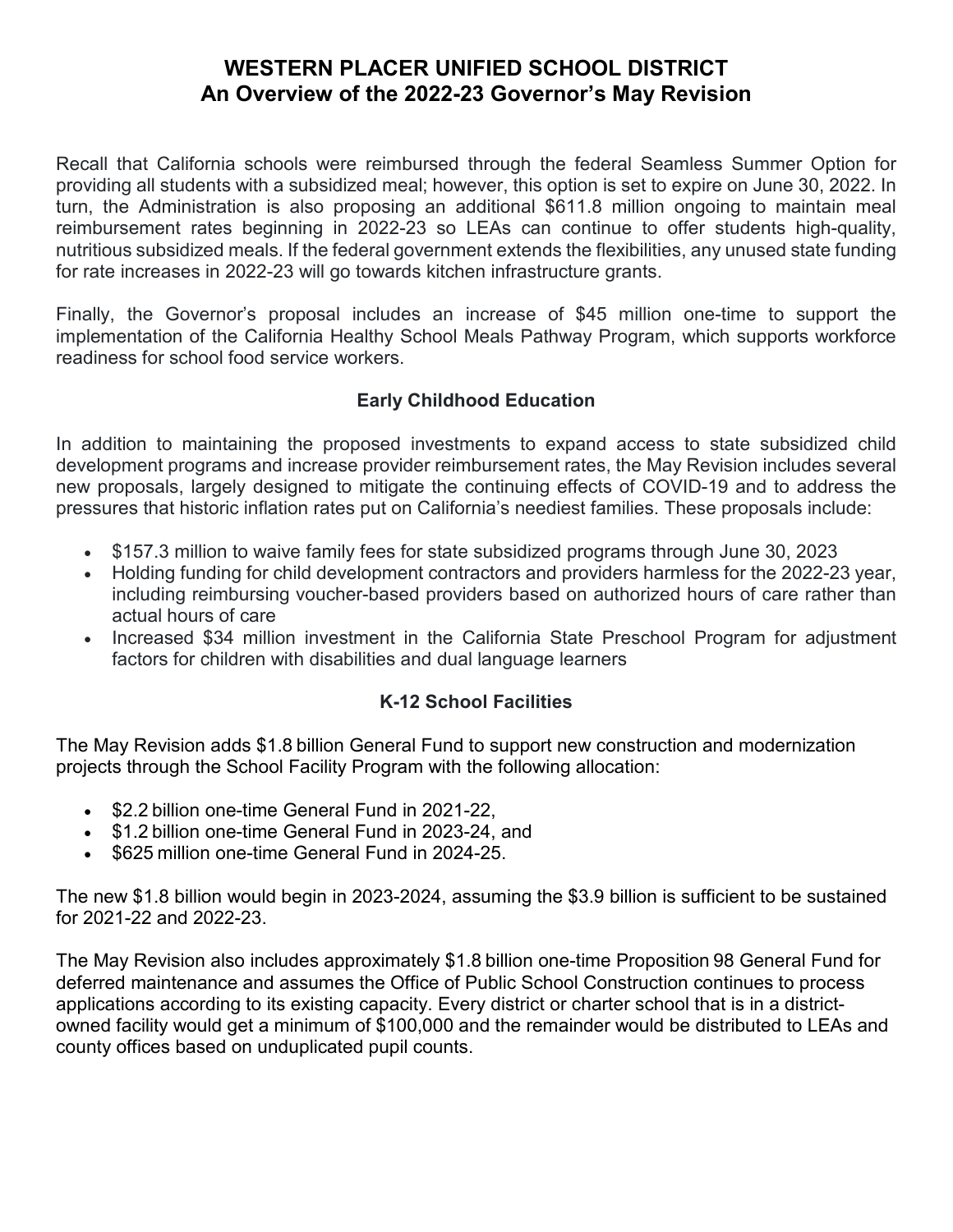#### **Expanded Learning Opportunities Program**

In the Governor's January State Budget proposal, funding for the Expanded Learning Opportunities Program (ELOP) was proposed to increase to \$4.4 billion ongoing. In the May Revision, additional ongoing funds are proposed to raise the funding level to \$4.8 billion starting in 2022-23. At this higher level of funding, school districts and charter schools will receive \$2,500 for every student eligible for the program that is low-income, an English language learner, or in foster care. The implementation plan proposed earlier this year remains, such that compliance via the audit process would not start until 2023-24. In addition, as proposed, starting in 2023-24, LEAs with an unduplicated pupil percentage (UPP) greater than or equal to 75% must offer the program to all students in grades TK-6. LEAs with a UPP below 75% would only be required to offer the program to unduplicated students in grades TK-6 and provide access to at least half of these students.

The May Revision also adds \$63 million to the one-time ELOP infrastructure funds that the Governor proposed in January, bringing this total grant to \$1 billion. These funds are intended for infrastructure and arts and music programming needs for the ELOP.

#### **Other One Time Proposals**

#### **Community Engagement**

Prioritizing community support and engagement through positive relationships with LEAs, Governor Newsom proposes an increase of \$100 million one-time funds to expand the Community Engagement Initiative to additional LEAs. The intention is to bolster relationships between LEAs and the communities they serve. To date, the Community Engagement Initiative, administered by the California Collaborative for Educational Excellence with an initial investment of \$13.3 million in 2018, has supported several dozen LEAs through peer-to-peer coaching.

### **Categorical Program COLA**

The May Revision increases the statutory COLA provided in the January Governor's Budget to 6.56%. This is extended to select categorical programs as well, and an additional \$62.1 million is provided for this purpose.

#### **Educator Workforce**

#### **Teacher and School Counselor Residencies**

The May Revision provides \$500 million one-time Proposition 98 General Fund to expand residency slots for teachers and school counselors. It also proposes a statute to expand eligibility for the Golden State Teacher Grant Program to school counselor, social worker and psychologist candidates.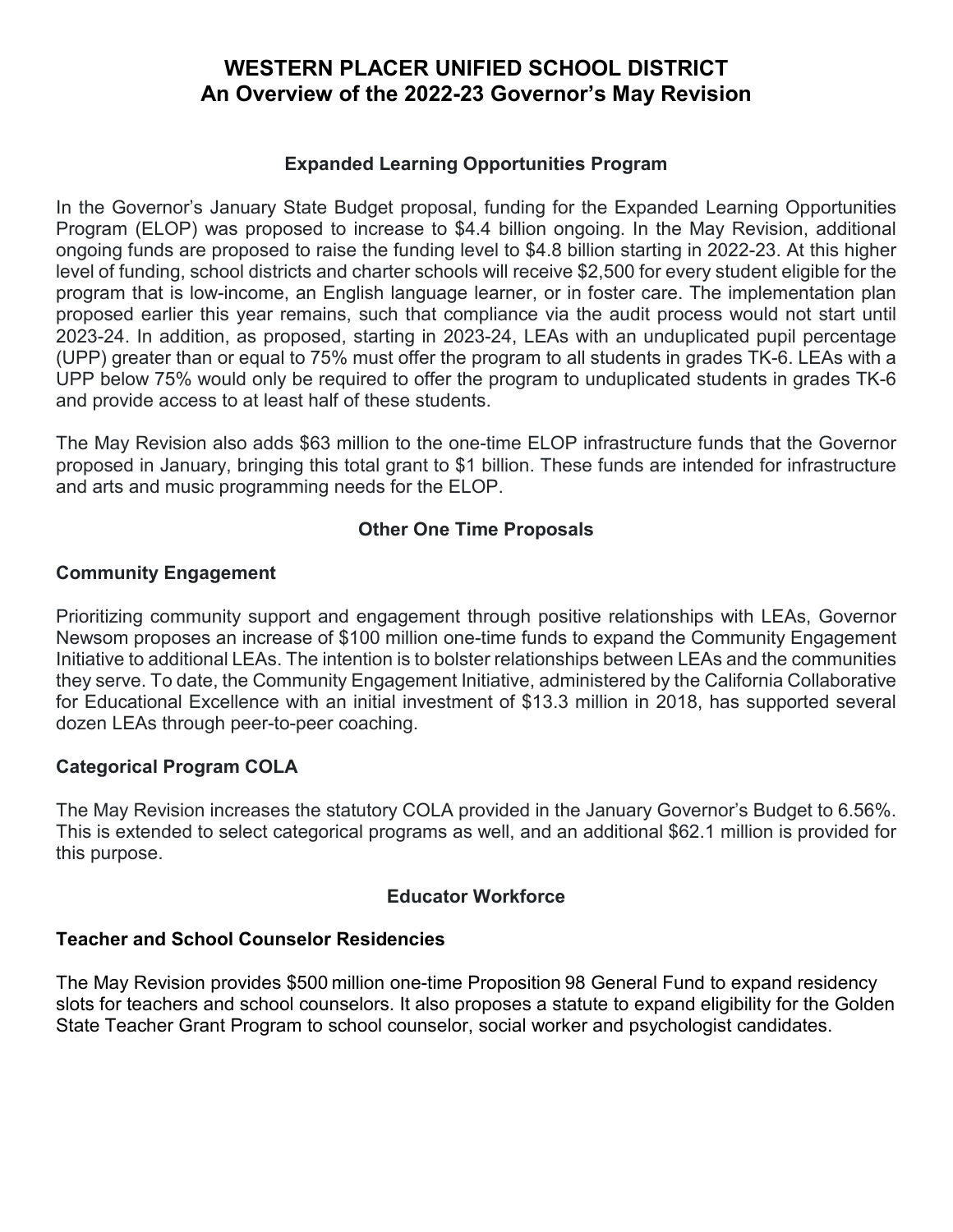#### **Educator Support for Science, Technology, Engineering and Mathematics (STEM) Instruction**

The May Revision includes \$85 million one-time Proposition 98 General Fund to create PK through grade 12 educator resources and professional learning to implement STEM instruction and support the alignment of other state STEM educator support initiatives. It also includes \$300 million one-time Proposition 98 General Fund for LEAs to prioritize STEM educator support and professional learning through the Educator Effectiveness Block Grant.

The May Revision also provides, over a three-year period, \$15 million one-time General Fund to continue the work focused on computer science and \$15 million one-time Proposition 98 General Fund focused on support for special education and English-language-learner students in the Educator Workforce Investment Grant Program.

#### **Minimum Wage**

California's minimum wage is projected to increase to \$15.50 per hour for all workers effective January 1, 2023, triggered by increasing costs due to inflation. Per Labor Code, the minimum wage rate will be adjusted annually for inflation based on the national consumer price index for urban wage earners and clerical workers (CPI-W). Because the CPI-W exceeded 7%, the first adjusted increase was accelerated; therefore, employees will be guaranteed the \$15.50 rate even if they work for small employers—those employers with 26 employees or less.

#### **Areas That Were Not Addressed In the May Revision**

In a proposal that unfortunately does not benefit LEAs but recognizes the prudence of paying down liabilities when cash is available, Governor Newsom proposes \$11 billion of supplemental payments for the next four years to reduce state retirement liabilities. Therefore, the California State Teachers' Retirement System and the California Public Employees' Retirement System employer rates for 2022- 23 would remain as set recently by each board, at 19.1% and 25.37%, respectively.

Also, no significant changes were presented in the May Revision in the areas of school transportation, independent study, college and career preparation, and early literacy.